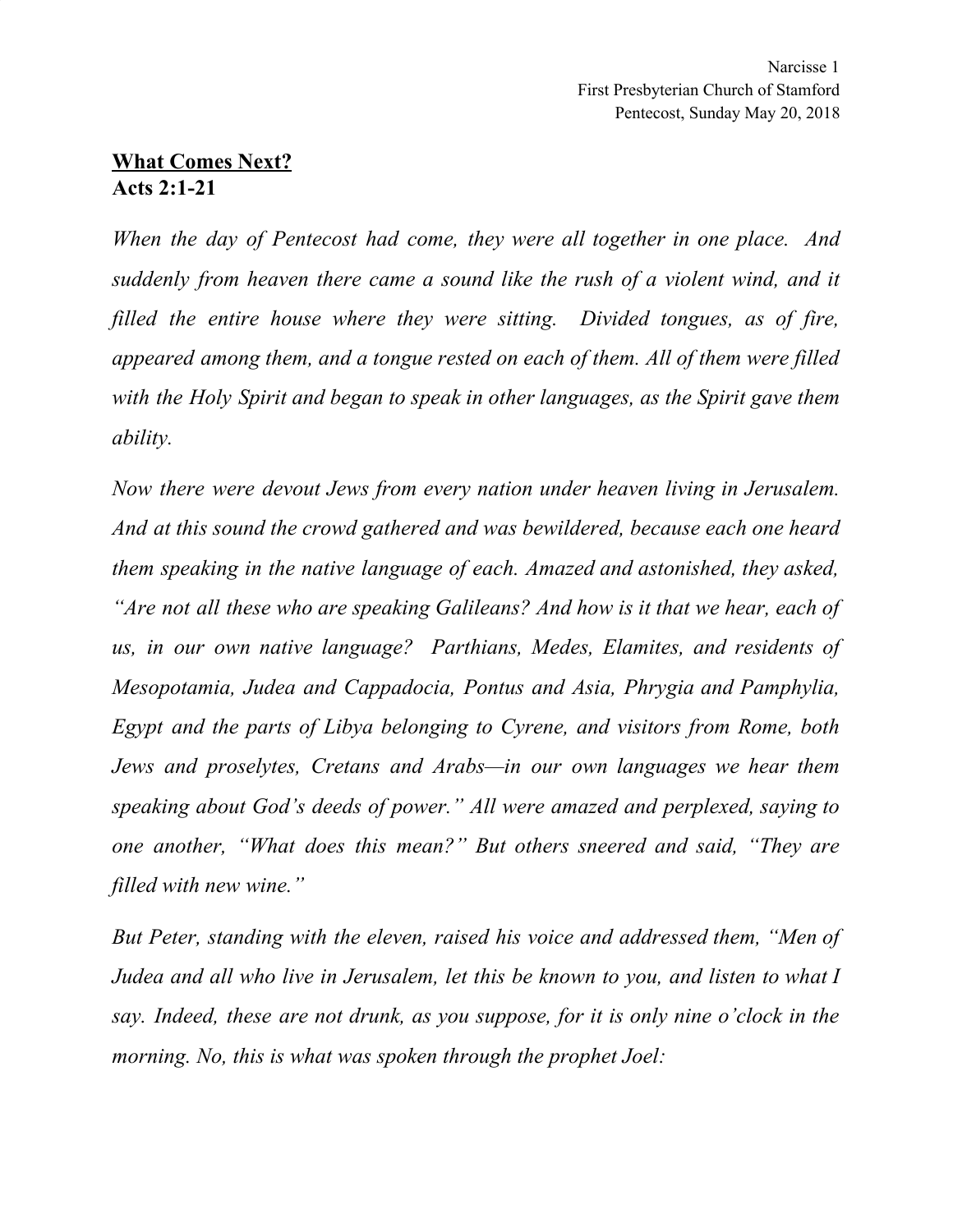Narcisse 2 First Presbyterian Church of Stamford Pentecost, Sunday May 20, 2018

*'In the last days it will be, God declares,*

*that I will pour out my Spirit upon all flesh,*

*and your sons and your daughters shall prophesy,*

*and your young men shall see visions,*

*and your old men shall dream dreams.*

*Even upon my slaves, both men and women,*

*in those days I will pour out my Spirit; and they shall prophesy.*

*And I will show portents in the heaven above*

*and signs on the earth below,*

*blood, and fire, and smoky mist.*

*The sun shall be turned to darkness*

*and the moon to blood,*

*before the coming of the Lord's great and glorious day.*

*Then everyone who calls on the name of the Lord shall be saved.'*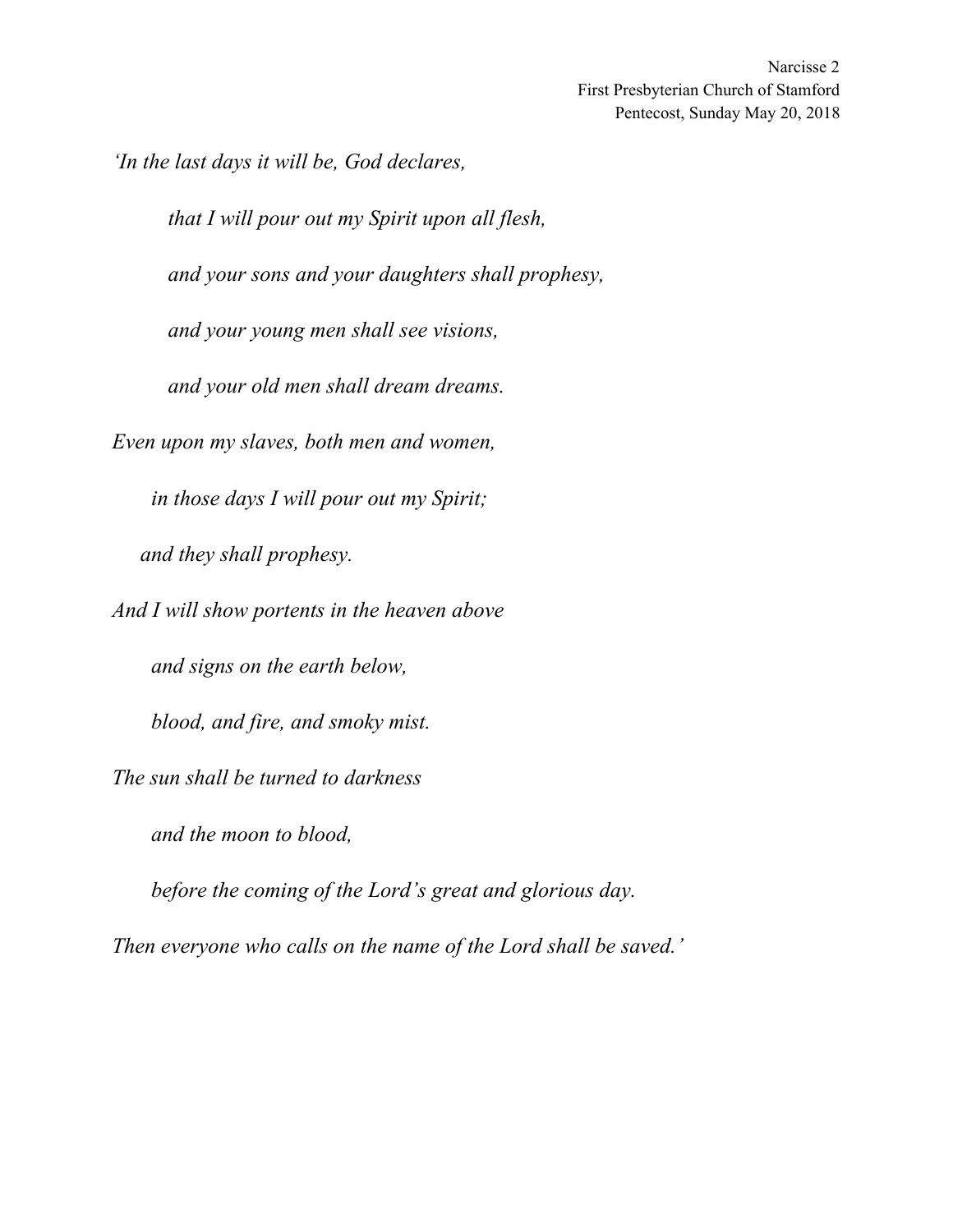So can I be honest? I was excited all week about preaching this Sunday, because today is Pentecost!

What some of you may not know about me is that while I am a cradle Christian, I am not a cradle Presbyterian. I did not start my faith journey, as a member of a Presbyterian Church, in the tradition that I was born into, Pentecost is the whole shebang, I mean Easter just barely inches out first place and that's only because Jesus got up. I am not a cradle Presbyterian, I was born into a Pentecostal tradition, a tradition some would say is the furthest thing from Presbyterianism.

But honestly, the two aren't all that different. In fact, the church where I grew up, and this congregation where I have had the pleasure of serving aren't that different at all. Both congregations sing with gusto, and its normal to hear someone crack a joke or two during worship. There are smiles shared and stories exchanged in the four walls of the sanctuary and the Word; the proclamation of the Word is taken seriously. In fact, even now I like to joke that I am a Pentecostal masquerading as a Presbyterian.

I'm a Presby-costal. There are many similarities between the church where I grew up, and this congregation here, however, there is one major difference, and that is, the Spirit.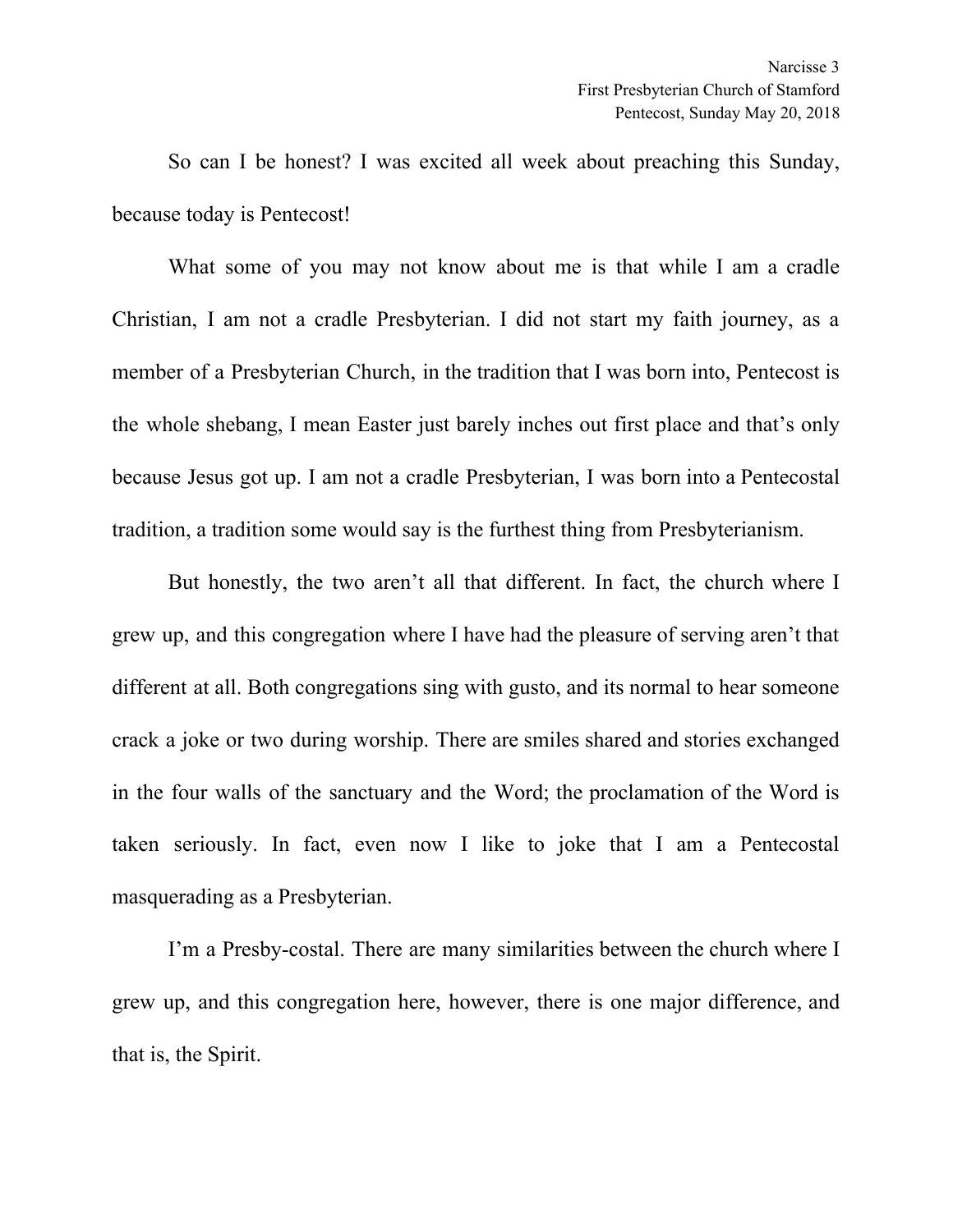My mother is here and she can attest to the fact that in that small Pentecostal church, with its linoleum floors and hard wooden benches, with its incredible acoustics and slightly out of tune piano, that the Spirit walked the aisles, and every now and then the Spirit would nestle up next to you in the pew, and all of a sudden you'd find yourself rocking and swaying to the sound of the music. The Spirit was there in between handclaps and foot stomps, and for some reason the Spirit kept us service all day long. The Spirit comforted you after a long week at work, and it even stilled your fears over that spelling test on Monday. The Spirit showed up and showed out in a real way those Sunday mornings, if, if you were willing to wait on it. No one waits for the Spirit anymore, but waiting is precisely where we enter the text this morning.

The disciples are held up in that famous Upper Room, the original 11 plus a new addition to the team named Matthias. Mary the Mother of Jesus was there, and most likely the other Marys to, Mary Magdalene and Mary the sister of Lazarus. Martha was probably there as well, and I imagine Joanna, whom Luke mentions in his Gospel, was also there.

It was probably a tightly packed room. There couldn't have been much sitting space, and the old AC had probably given out in the heat of Ancient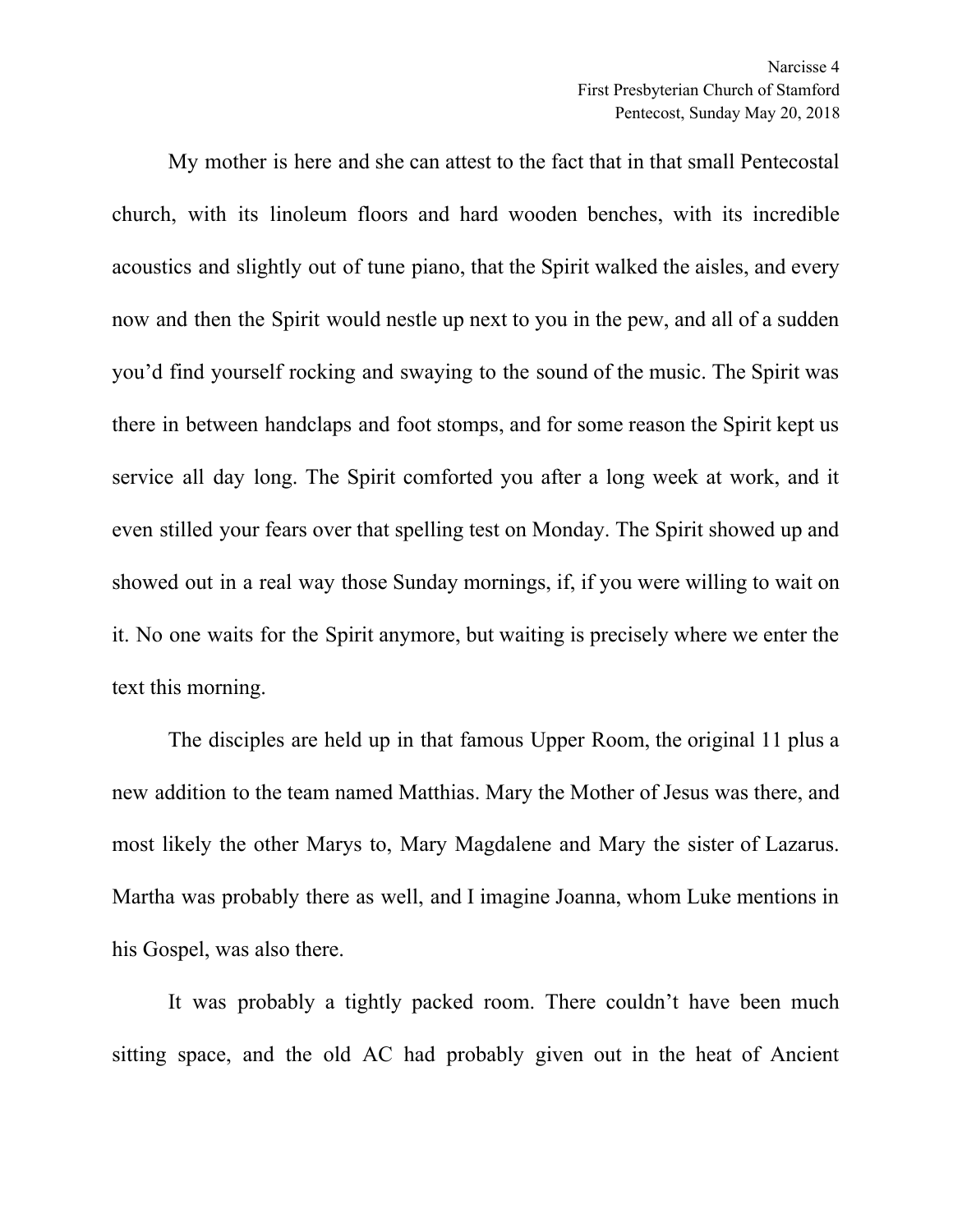Palestine. And yet there they were, waiting. Because Jesus had appeared to them, their resurrected Lord, had shown up, and given them a promise, and so there they were, waiting, and worshiping. Packed in like sardines, sitting ducks in this nondescript Upper Room these faithful few were waiting on the "promise of the Father."

As we read this text, a millennia away from its time and context, it is easy to gleam a sense of abiding hope from the narrative, it is easy to see the budding excitement that the  $2<sup>nd</sup>$  chapter of Acts captures as the Apostles sit in that Upper Room, waiting yet hopeful. But it occurs to me that this is the hope we use in our everyday lives, hope that is spoken with half-hearted belief, hope that isn't really expected to accomplish anything, hope that we put on for the sake of saving face, cute hope, but hope that nevertheless blows away with the coming of even the most gentle breeze. As we meet the Apostles in the Upper Room this morning, we must remember that there is terror behind this hope. There are real fears behind the hope that is on stage in the text. There is a visceral fear that the Roman Empire, those agents of death who are so adept at snatching bodies, may just be around the corner, down the stairs, or even in the room with them. And so as we turn our hearts toward the coming of the Spirit the first thing we must recognize is that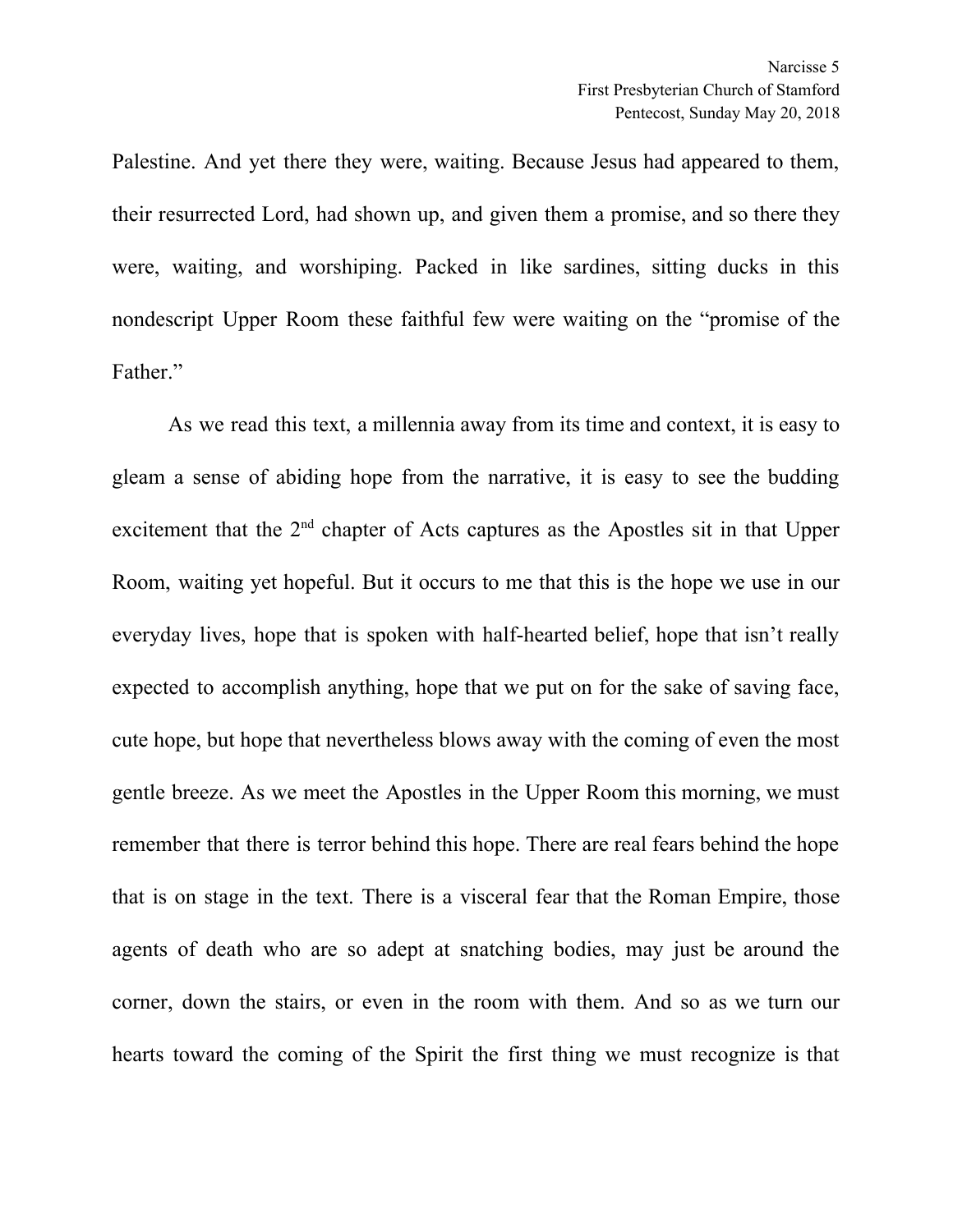sometimes the space in between the waiting and the Spirits arrival is filled with terror.

This is not the terror that has been commercialized and commodified for public consumption on our TV screens and on our newsfeeds. This is real terror, the type of terror that can hardly be fit into words. Terror that kidnaps your peace, terror that upends your hope, terror that leaves some 58 bodies dead on the Gaza border, terror whose bullets claimed the lives of 10 people in Santa Fe, another terrorist attack that has only made the normalization of school shootings a daily reality for our children. There is real terror behind the text, the type of terror that chases you into the seclusion of an Upper Room, not sure whether you should let your light shine, or snuff it out for a sense of security.

And yet, though terror surrounds us today much like it did for those Apostles in that Upper Room, we remain hopeful even as it seems we are waiting. In this I am reminded of the words of my theology professor, the Rev. Dr. Willie Jennings: "Hope is not a feeling, hope is not a sentiment, it is something we must be disciplined by."

The second thing we must recognize is that the Spirit's coming means there is always hope, and not the cute hope of Instagram posts and "everything will be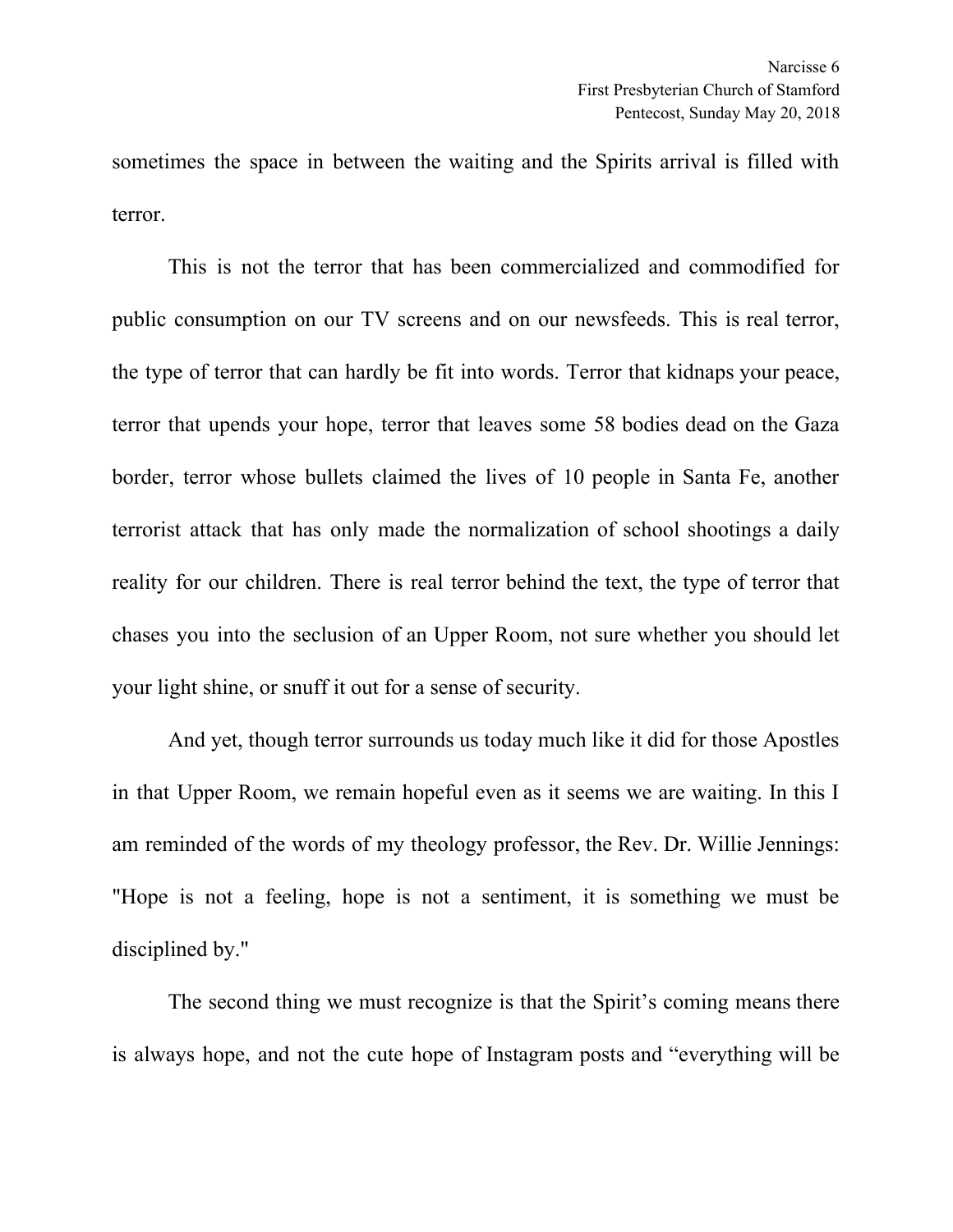okay". There is always hope, for this is the meaning of Pentecost, this is hope breaking back into our stories. And so the question arises friends, has hope broken into your story yet? We must be disciplined by hope, we must organize our lives, set our minds, and turn our hearts to the hope that is promised by God our creator.

Peter testifies to this disciplined hope. For it is Peter, the same Peter who was too afraid of drowning to walk on the water, the same Peter that was so afraid of the Romans that he pulled a knife on them in the Garden of Gethsemane, the same Peter who denied Jesus 3 times in the face of the crowd, this Peter stands up in front of everyone and begins to preach, he begins to share a vision born out of a defiant hope: That in the last days God will pour out God's spirit upon all flesh, and our sons and daughters shall prophesy, and our young men will see visions, our old men will dream dreams, that even the enslaved, and the mass incarcerated, and the sexually minoritized, and the undocumented, and the dislocated, the disenfranchised, and the dispossessed shall receive God's Spirit. And yes they too shall prophesy, even if we do not want to listen.

We must be disciplined by hope, even as terror is all around, for this is precisely when we are called to prophesy, this is when we are called to be on one accord. When there are Black bodies laying dead in the streets, when our LGBTQ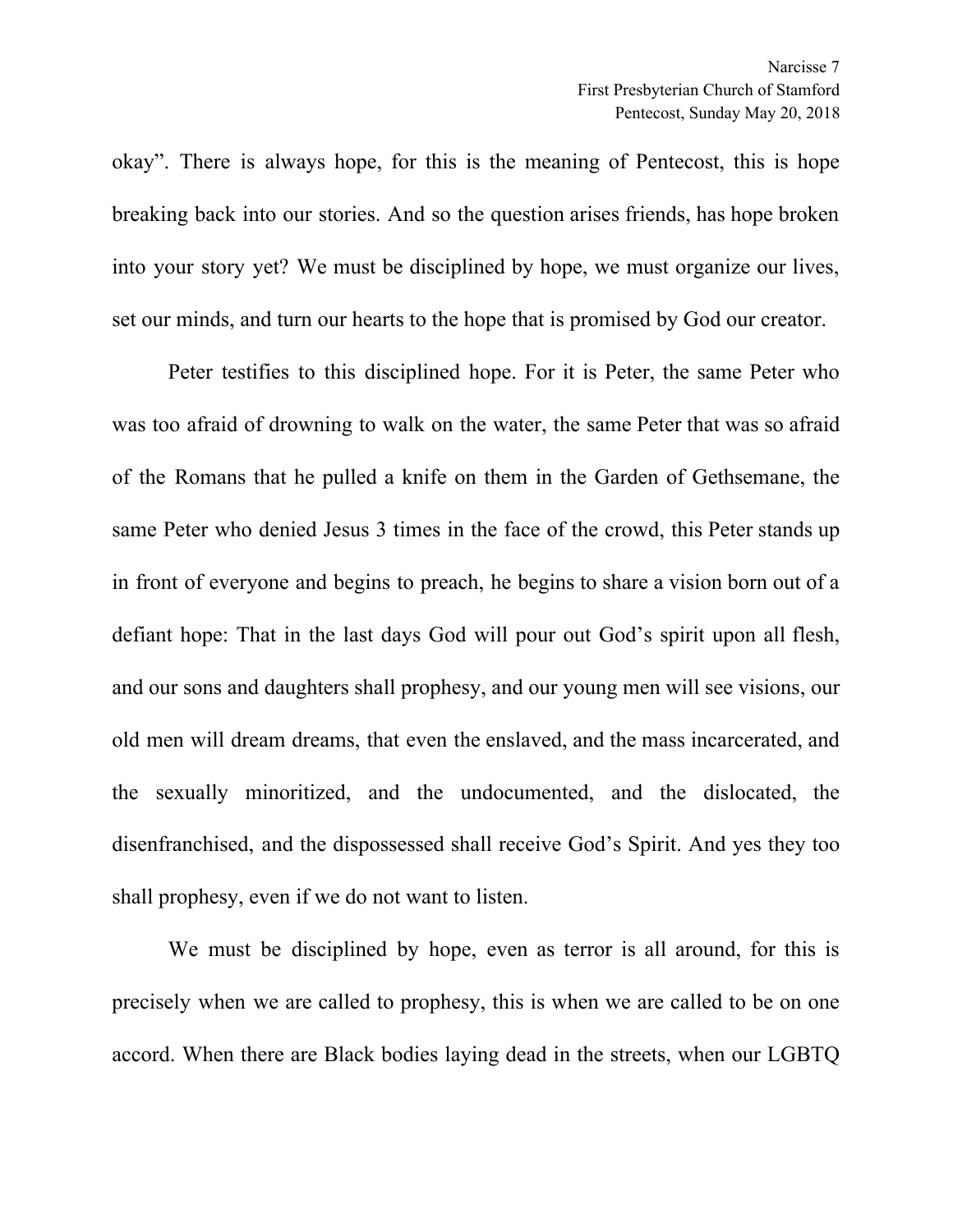siblings are under assault legally and physically, when the voices of the #METOO movement are quickly joining into a cacophony of sorrow, when the ecological crisis has Winter lasting until the last weeks of April and finds Flint still drinking lead contaminated water, we are called to speak in many languages and with many tongues about the redeeming power of our great God working to make all things new. This is our work; this is our witness. Not that we take false pride in being Christians, or even being the "good Presbyterians", not that we pat ourselves on the back for being the liberal church but that we respond to the call to be a radical church, with our very lives—going where the spirit guides us to do the work, the holy work of God. And so while we must take the terror seriously, we must never lose sight of the fact that Pentecost means hope breaking into our stories. The third thing we must recognize about the arrival of the Spirit is that it challenges us to be bold enough to vision with God.

When I was hired just over 18 months ago, David told me that the congregation had just finished a process of visioning, of seeing what new possibilities were on the horizon for the Church. You had taken the leap and sold property, reorganized staff, and began to think about what your witness to the Stamford community might look like in these new and uncertain times for the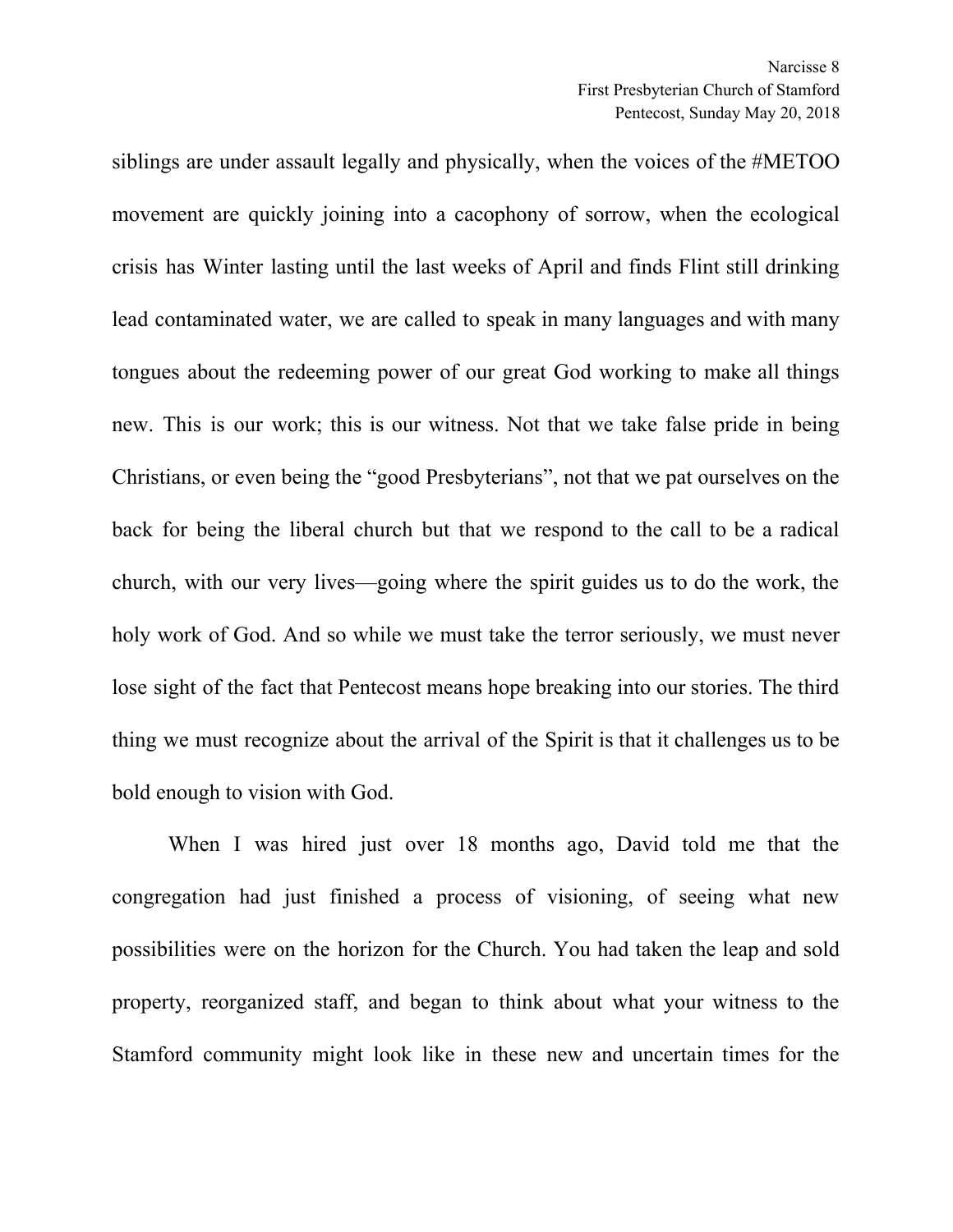Church. And now, on the verge of that vision coming to fruition, you may be wondering, even worrying: What Comes Next? And if I can be honest, that question, that question right there is the problem. That question does violence to visions and destroys dreams. That question and the worthless worrying that comes with it quenches the flames of the Spirit and puts God into a box, making our faith anemic and uninspired.

You have had the visions, you have had the dreams, you've felt the energy of possibility but you have put the vision away on the top shelf on the closet, thrown it behind the couch, or filed it away in fear, because you can't put it into words, work out the details, find a budget line, or convince yourself that your dreams are worth it. Beloved, though words may fail you and the next steps seem unsure, do you have the courage still to go. Perhaps you had a vision for a new business but the magnitude of the idea scared the crap out of you. Or maybe it was a college education but the rising cost of tuition and the increased frequency of a waiting list response have convinced you it's impossible. Or maybe, just maybe you had a vision to see more young people in church, to see a congregation that showed the beautiful diversity of God's creation, but people don't go to church the way they used to and now it seems like a pipe dream.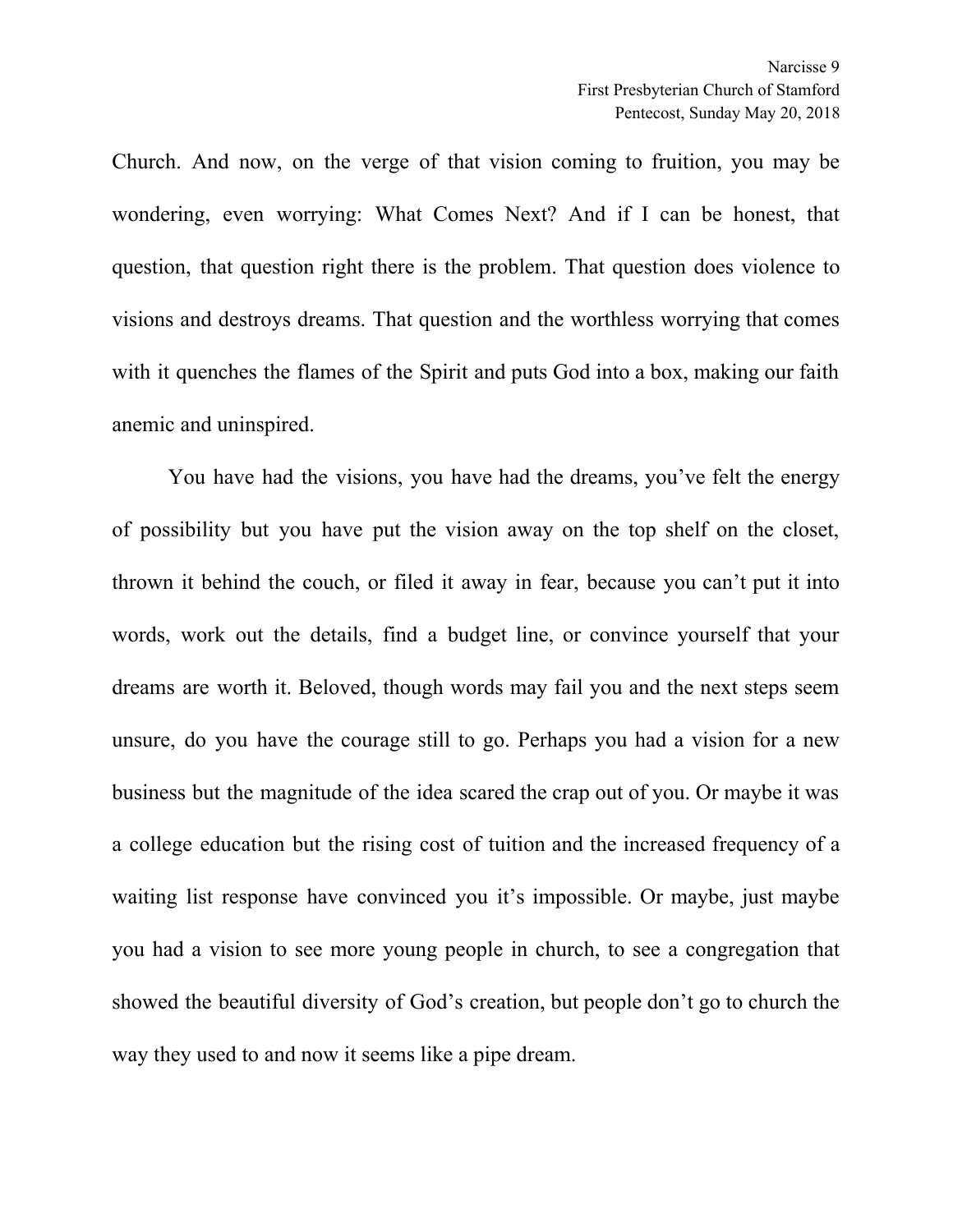The question is never: "What Comes Next?" this question is useless, a better question is, "Who Comes Next?" For after the terror of crucifixion and the disbelief of resurrection there are always the rushing winds of hope, and that hope is found in you, each and every one of you, with your dreams and your visions, for God needs those visions. For we are the ones who are called to be Christ's witnesses in Jerusalem, and Judea, in Samaria and Stamford, and Norwalk, Greenwich, and Darien. Young and Old, cradle Christian and new Christian, God has need of your dreams. For there are people to feed, Good news that must be preached to the poor, sight that must be recovered by the blind, captives that need to be released, and the year of the Lord's favor that must be proclaimed.

The Good News friends, is that for those of us who are disciplined by hope, for those of us who are bold enough to vision with God, we do not have to wait on the Spirit like the Apostles any longer. We do not have to wait for the Spirit to do this work, for the Spirit has already come, the Spirit has broken into our stories and is even now pushing, guiding, and praying us along the way. And so we cannot use waiting as an excuse any longer, for our waiting is not stagnant, it is active; it is the living of our lives seeking out the Spirit wherever we may find it.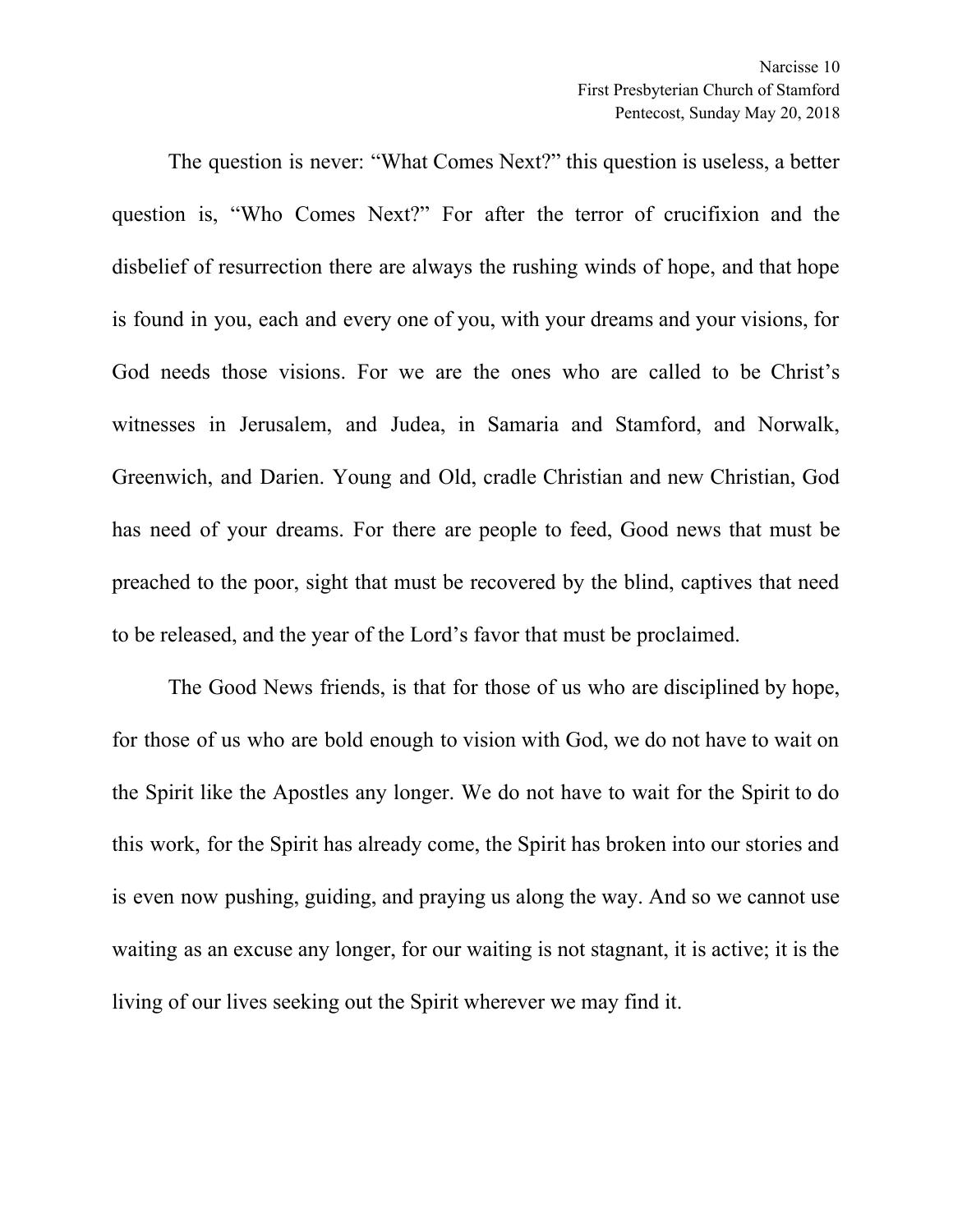But to be fair, I know that hoping and visioning can be hard, frustrating, and waiting can seem just so comfortable; the worries of "What Comes Next?" so alluring. And so I thought I'd take my own question seriously, and found myself leaning on the wisdom of my grandmother once again to come up with an answer for What Comes Next? I've referred to my grandmother from this pulpit before, and she hasn't been wrong yet, for my grandmother assured me that "What Comes Next" is that the Lord will bring joy out of sorrow, that we will gleam beauty from ashes. My grandmother assured me that Jesus would never leave us nor forsake us. I asked my grandmother "What Comes Next" and she reminded me that no weapon formed against us shall prosper, and indeed the Lord will beat our swords into plowshares. She reminded me that the Lord is our light and our salvation, and so whom should we fear? And even now from the pulpit of that old Pentecostal church I can still hear her singing "He's sweet I know, storm clouds my rise, and strong winds my blow, but I've found a savior and he's sweet I know." And this Savior, Jesus our resurrected Lord promised that What Comes Next are the prophesies of our sons and daughters, the dreams of our old men and women.

And yet, even with all of my grandmother's wisdom, even with all of these promises, What Comes Next is entirely up to you, you can stay in the Upper Room